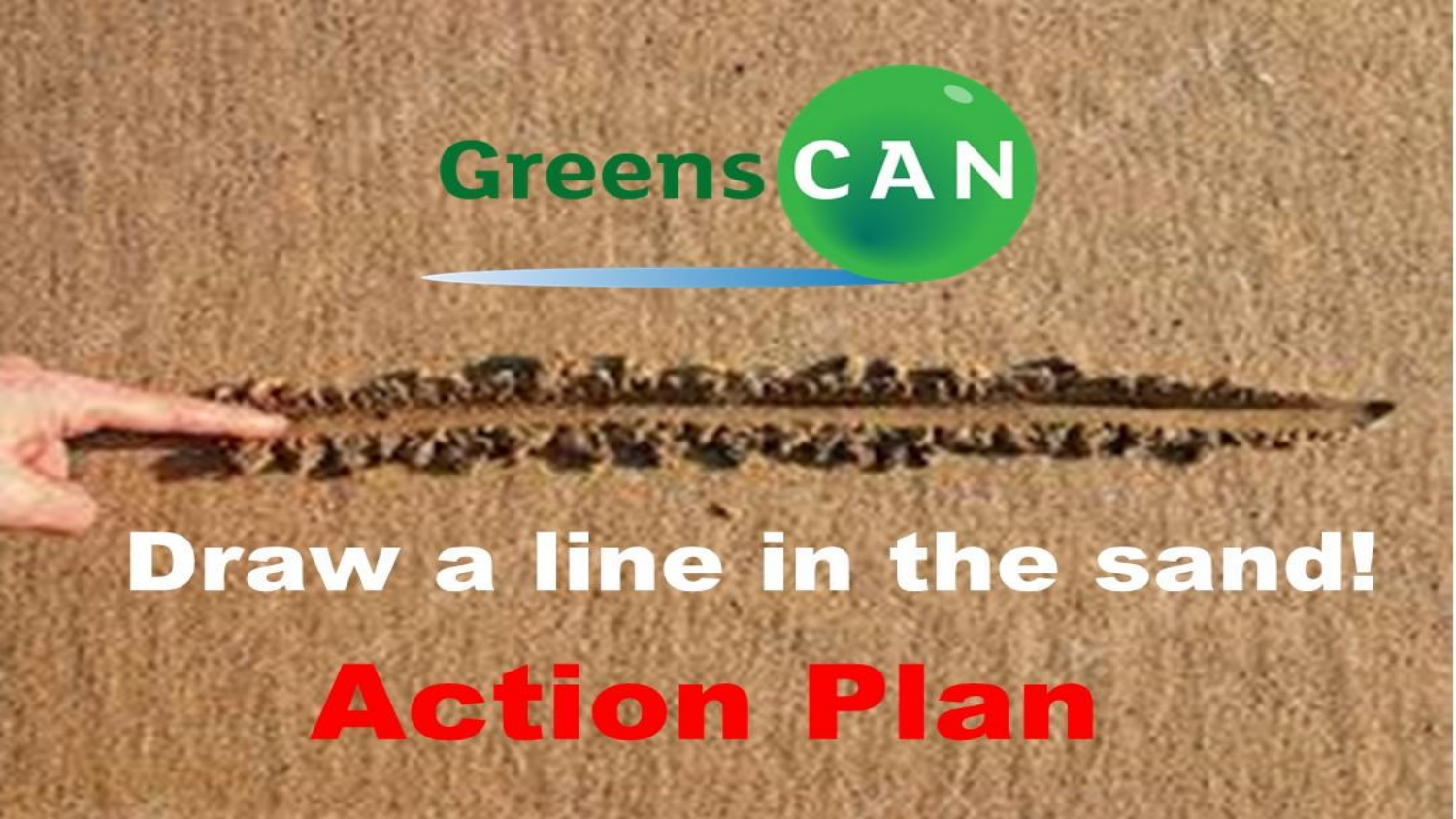# GreensCAN, 'draw a line in the sand' Action Plan

**Date:** Saturday 10 April 2021 at 10am (nb// this action can be pre-recorded at anytime)

**Aim:** This action aims to draw attention to the government's continuing failure to act in ways to protect our children's future by calling them to, 'stop climate and nature destruction' and back the CEE Bill as well as linking in any local climate and or nature destroying campaigns.

#### **The action message(s):**

- **STOP Climate & Nature destruction! Back the CEE Bill**
- Your local nature and or climate destroying campaign message.

NB// This action is aiming to take place legally.

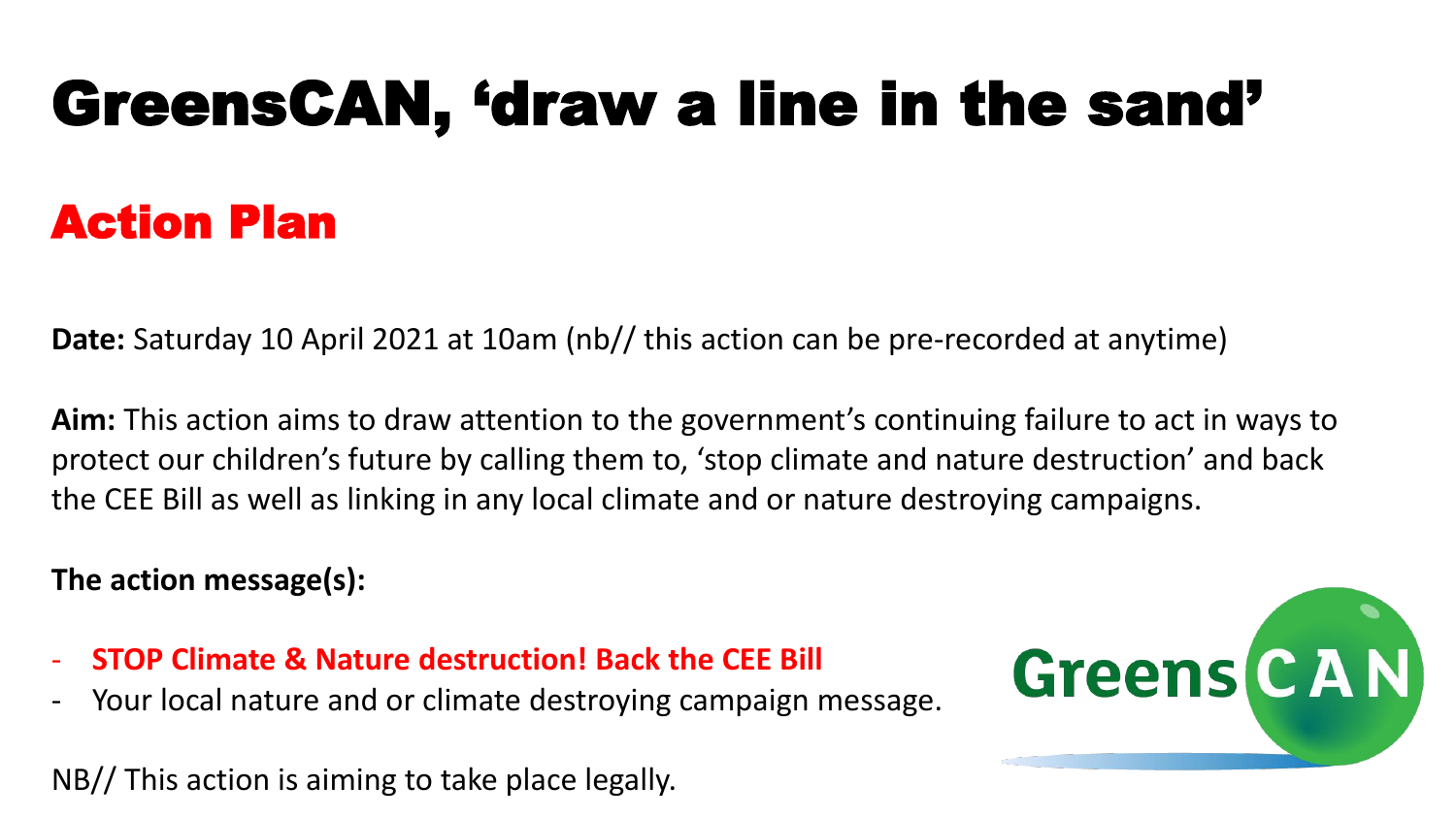

**What:** lay a bedsheet on the ground, pour sand along the middle width, record a message to camera and draw a line in the sand. The bedsheet could have your messaging written on it.

**Who:** This action needs only one person to take part and one person to record video, take photos and support.

**Where:** The action could take place at a site or proposed site where a climate crisis intensifying industry is operating or proposed to operate or where nature is being destroyed or proposed to be destroyed. If there is no such issue in your local area, you could choose the MPs office, local or County Council, at the beach or any other location deemed suitable.

**NB//** the aim of this action is NOT to cause a disturbance so you should not block any access points. We do not wish to distract from the important messages.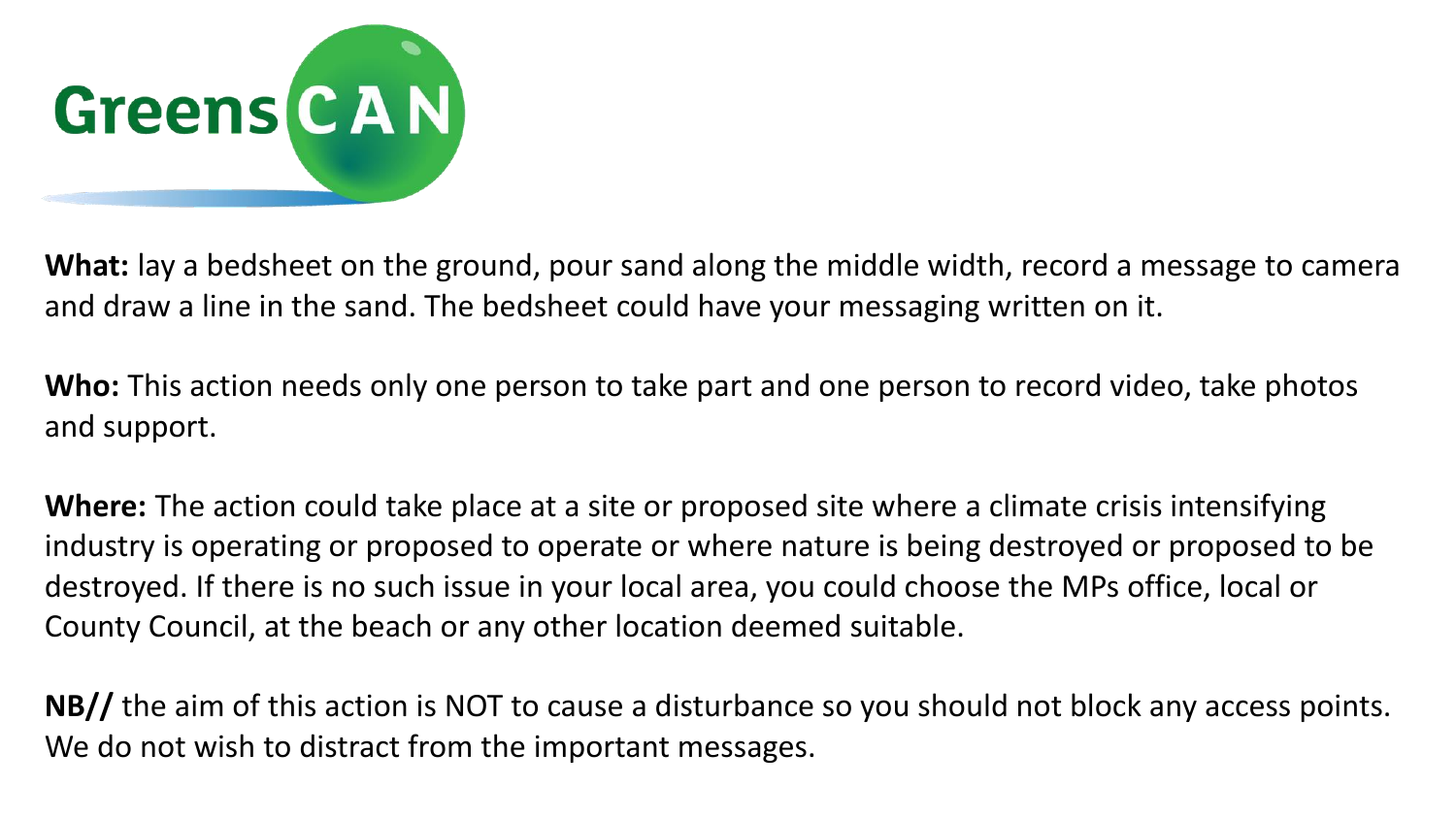

#### **The GreensCAN messages are;**

- Stop climate & nature destruction!
- Back the CEE Bill

Plus, your local campaign message eg: 'Stop Portland Waste Incinerator'.

Examples of local campaigns that tie in with these messages (not an exclusive list); oil wells, fracking, waste incinerators, HS2, airport expansions, new roads, building on green sites, substandard building, cutting down trees, pesticide use etc.

If you don't have a fitting local campaign, you can choose any that appeal to you or simply focus on the core messages and or put different messages on each side of the line and ask**, 'what side of the line will you stand?'**. Let your creativity flow.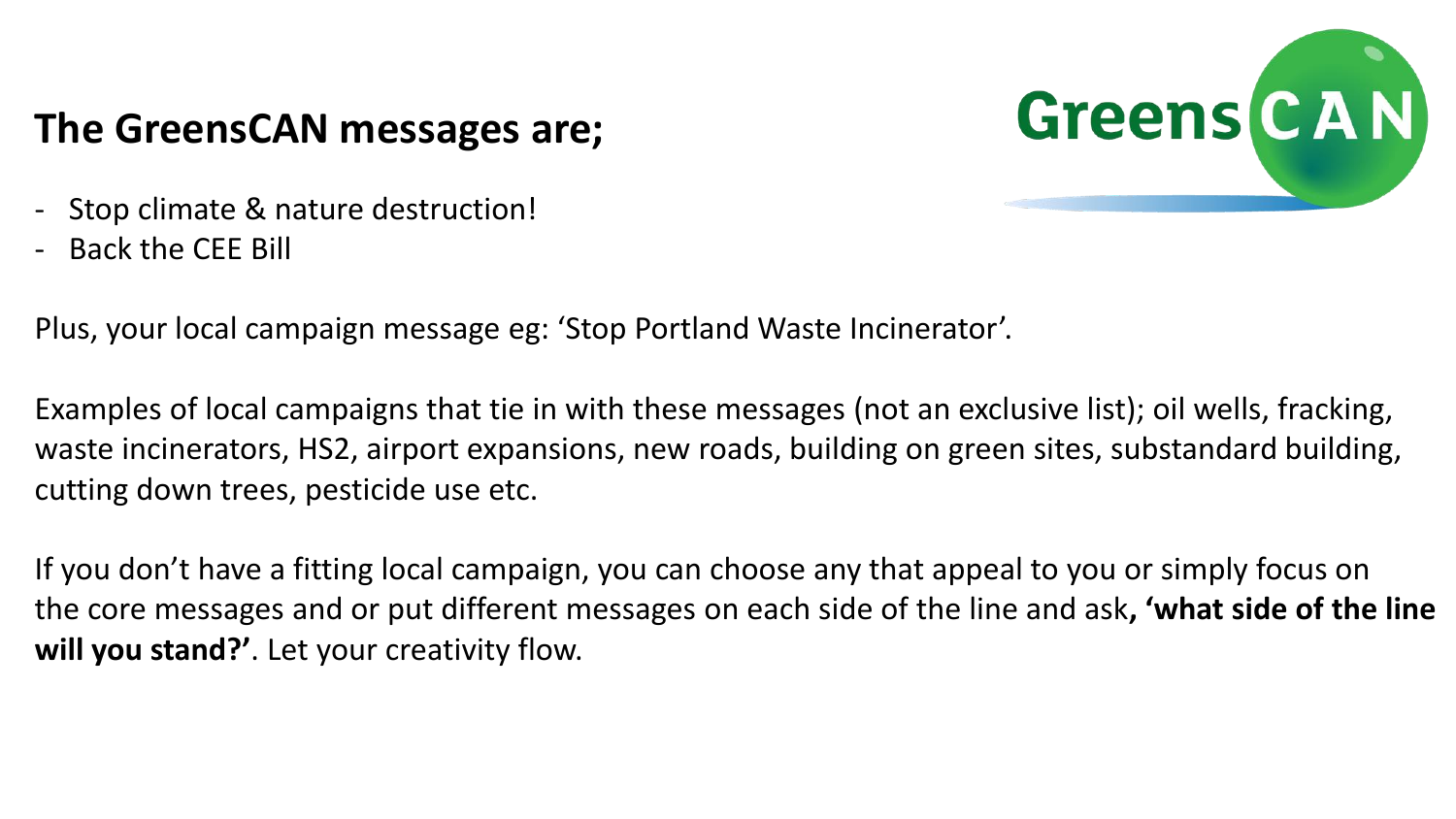#### **Media:**

GreensCAN will provide a press release template, key notes and an optional script.

You could invite your local TV broadcaster(s) to attend.

Call into local radio stations and deliver your messages.

Send the press release and your image to the local paper(s) and to GreensCAN for the national press release. Please email to [greens.activists@gmail.com](mailto:greens.activists@gmail.com)

Post your video and photos to social media at 10am on Saturday 10<sup>th</sup> April.

Hash tags;

**# GreensCAN #LineInTheSand #BackTheCEEbill #YourLocalCampign**

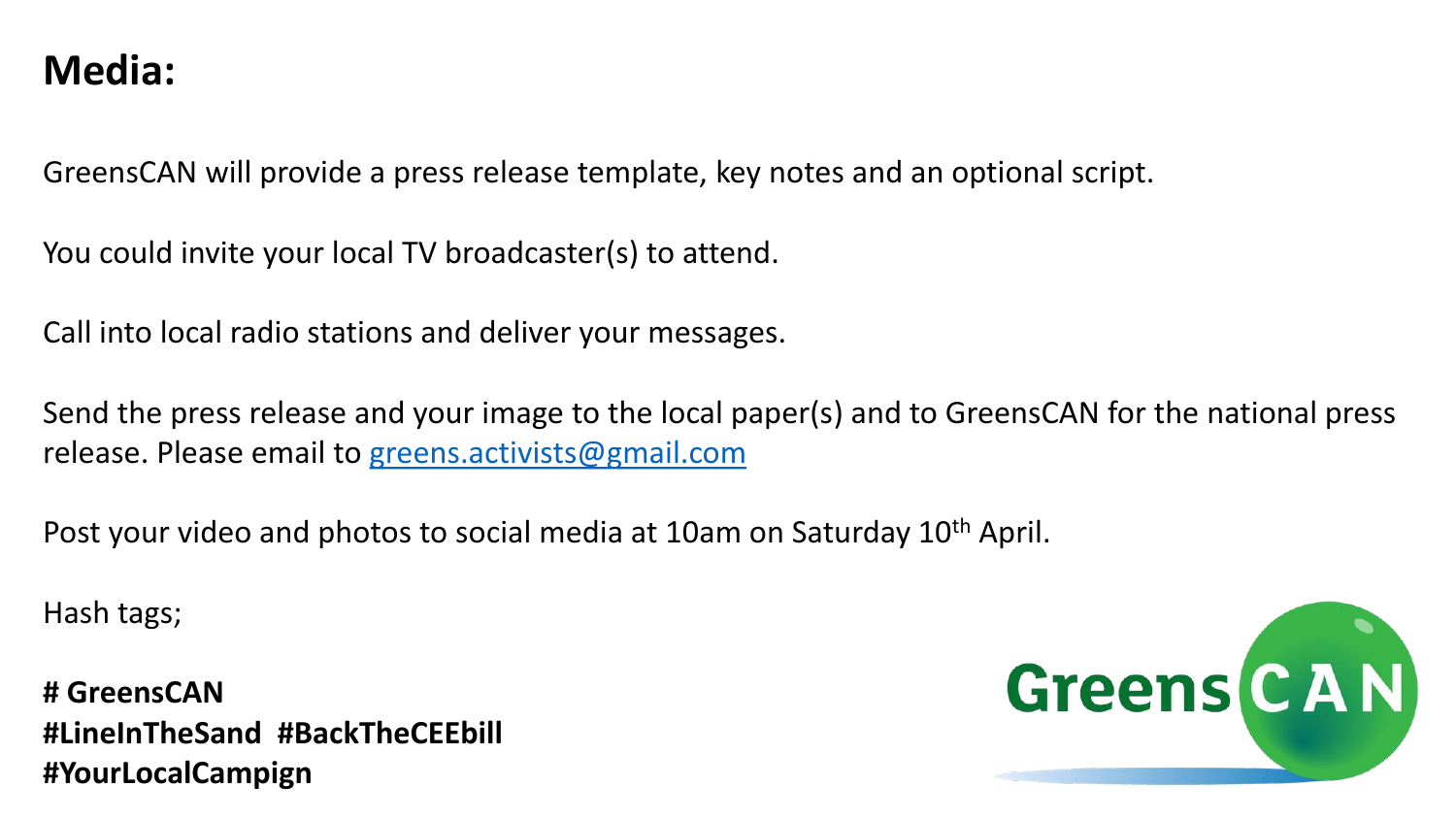### Costs & details:

Sand costs £1.95 from B&Q but please transfer it from the single use non-recyclable plastic sack into a bucket or similar to avoid distractive nit picking from critics.

Use an old bedsheet to place the sand on, to make the clean-up easy and to avoid charges of criminal damage. Please do not use plastic sheets.

Use the bedsheet or cardboard for your messaging. Please do not buy a banner for this action. We wish to avoid adding to the obscene waste issue.

Please do not laminate paper. Please use natural materials, think re-use and think recycle when creating messaging materials.

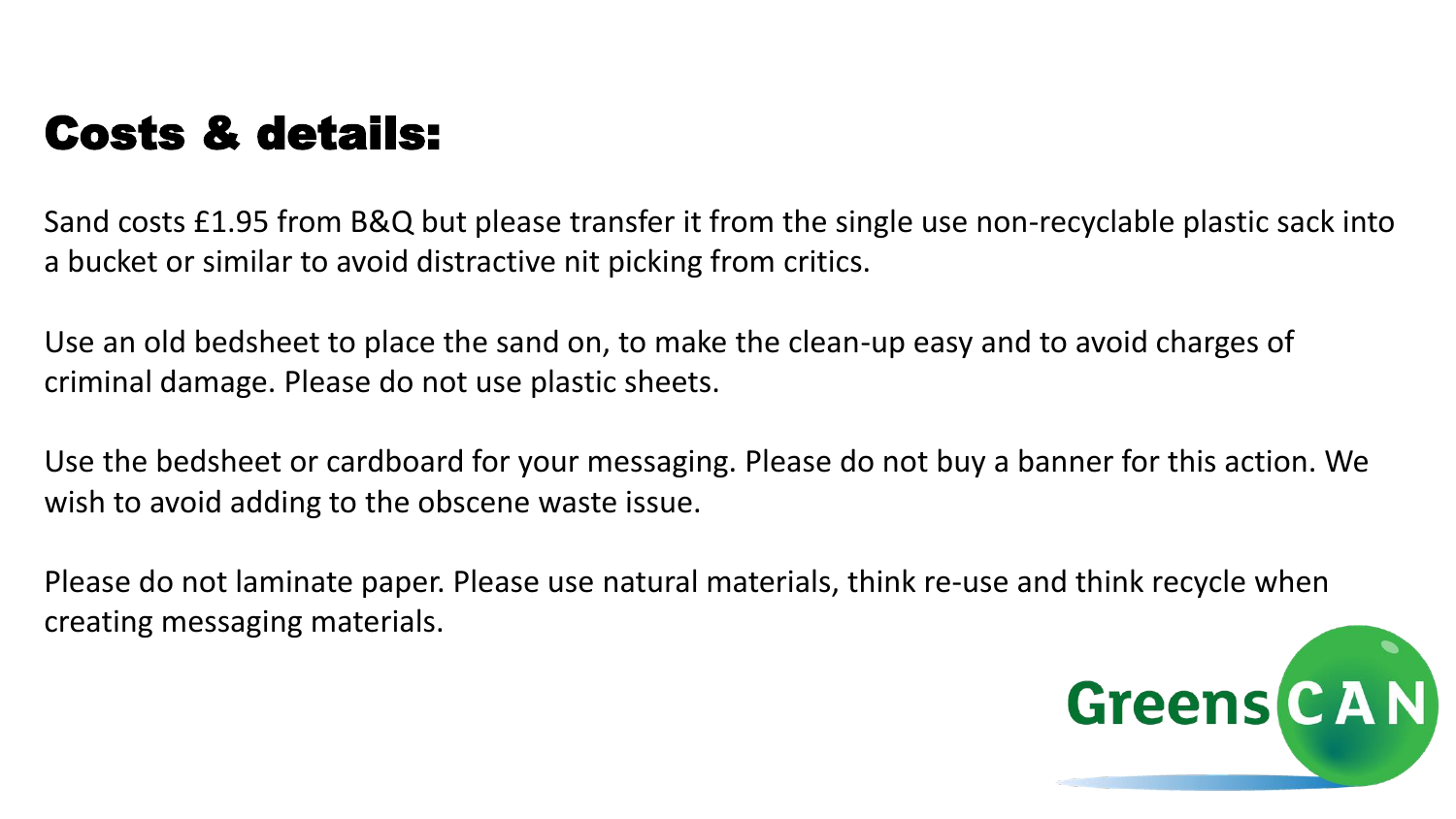

## Safety briefing:

Keeping numbers to two people or a household bubble is advised for covid-safety.

If not from the same household please keep a safe distance and wear a mask except when the individual is speaking to camera.

The photographer / videographer should remain masked.

Sanitise hands before the action, before jointly handling any action props.

Select a safe location to perform this action, away from people and not blocking any access points.

Notify the local police in case anyone calls them to report unusual behaviour. Your local police liaison officer may decide to attend.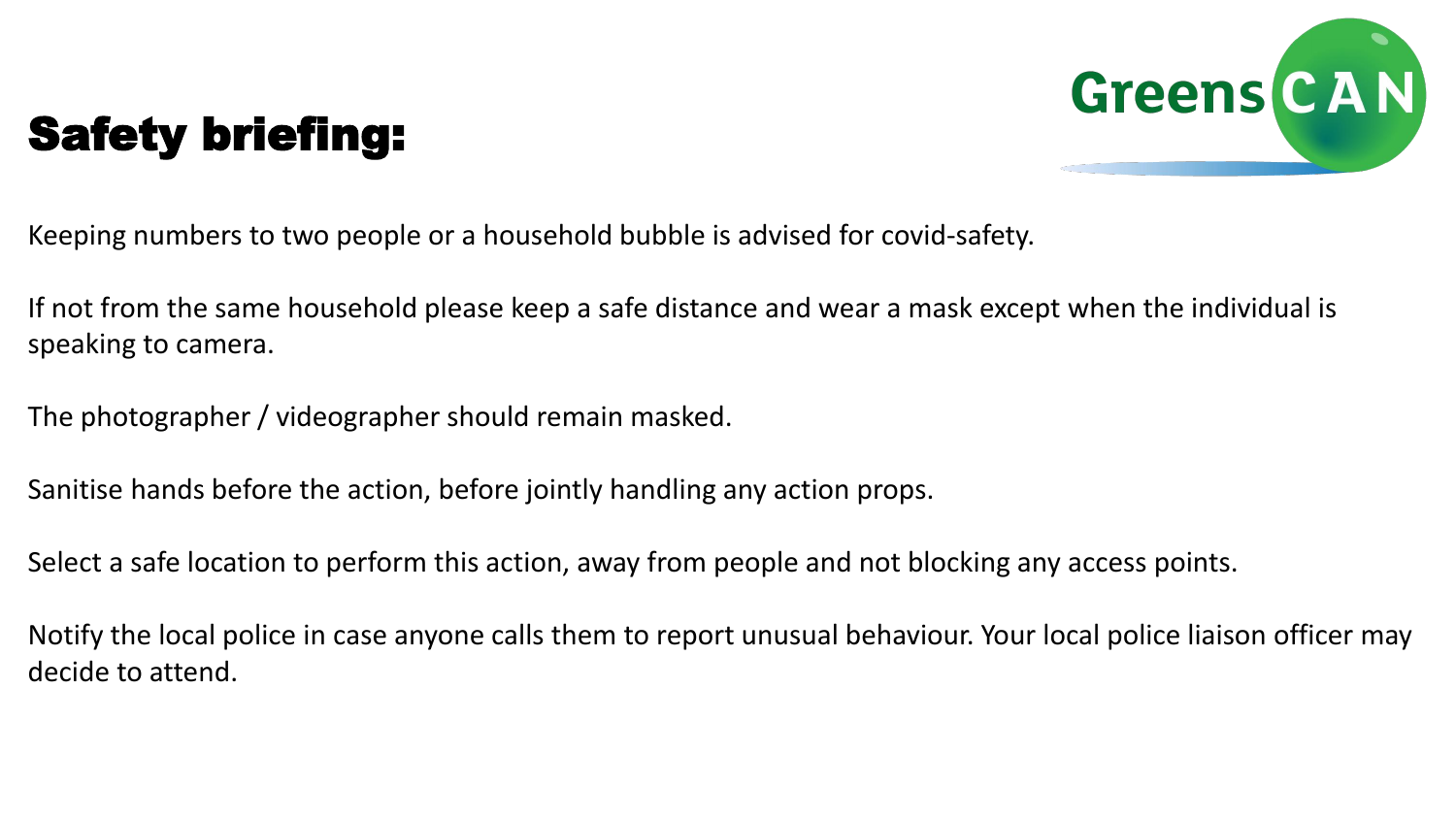## Legal briefing:



The advice from our legal support team is that if you notify your local police of your intention to gain an image and film a short video with just two people, then leave without leaving a trace and agree a suitable location that provides the desired backdrop without causing any disruption, then you should not face any charges for this action.

Here is a template to email to your local police;

#### **Action Notification:**

**Organisation:** GreensCAN **Contact name and number:** (insert your name and number) **Date: Time: Location:** \_\_\_\_\_\_\_\_\_\_\_\_\_\_\_ NB// this will not cause any disruption to anyone. **Number of people:** 2

**Action Aim:** This action aims to capture an image to accompany a press release and to record a video whilst delivering a speech to be shared on social media and to local TV and radio stations.

(insert local climate and or nature destroying campaign).

**Action outline:** laying a bedsheet down on the ground, spreading sand across it, drawing a line in the sand whilst delivering a speech, pose for a photo, scoop the sand up in the bedsheet and walk away without leaving any trace.